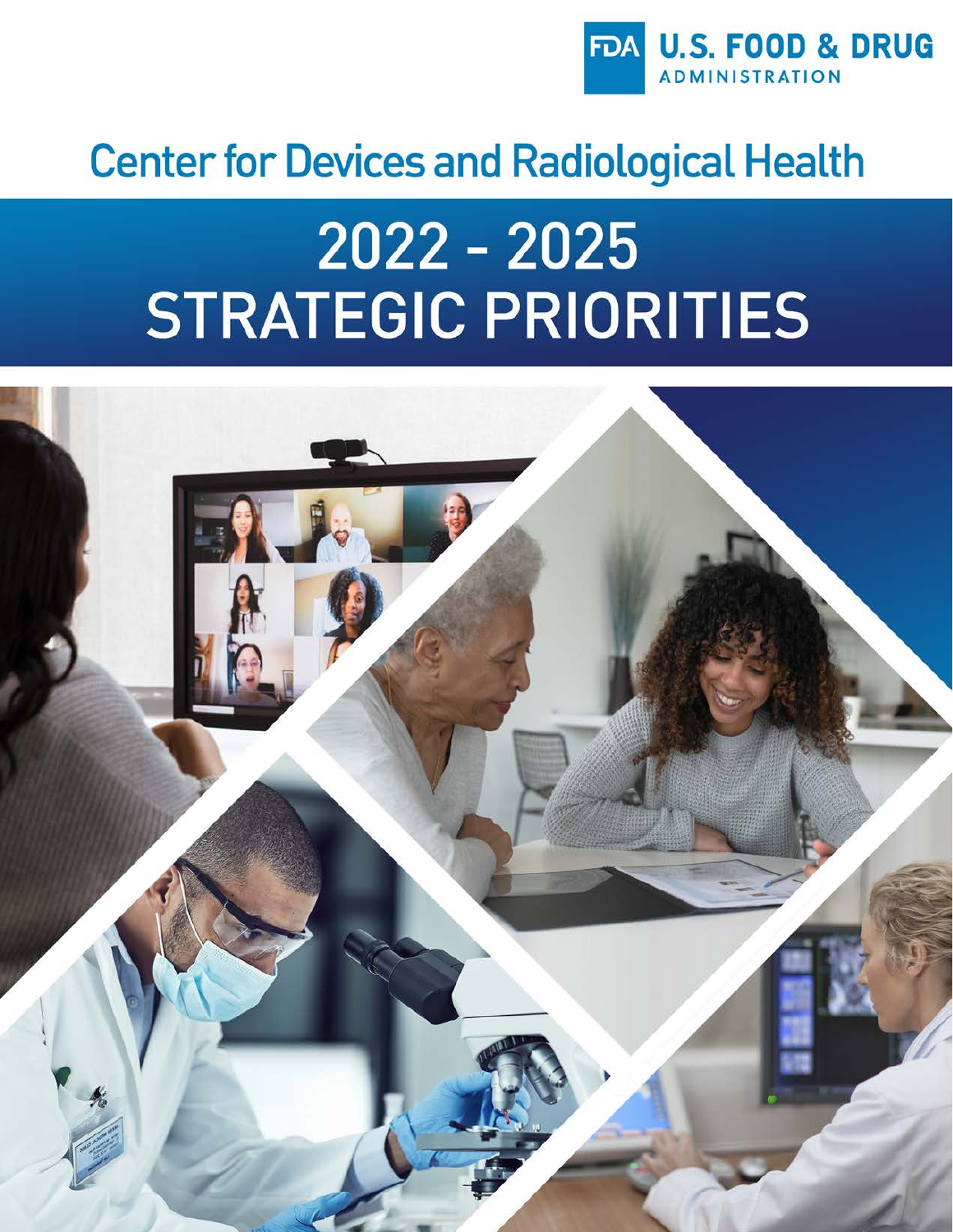

# **Contents**

| $\overline{2}$ | Mission and Vision                            |
|----------------|-----------------------------------------------|
| $\overline{3}$ | Introduction                                  |
| $\overline{4}$ | Progress                                      |
| $\overline{6}$ | 2022-2025 Strategic Priorities                |
| 8              | Promote a Modern and Diverse Workforce        |
| 10             | Enhance Organizational Agility and Resilience |
| 13             | <b>Advance Health Equity</b>                  |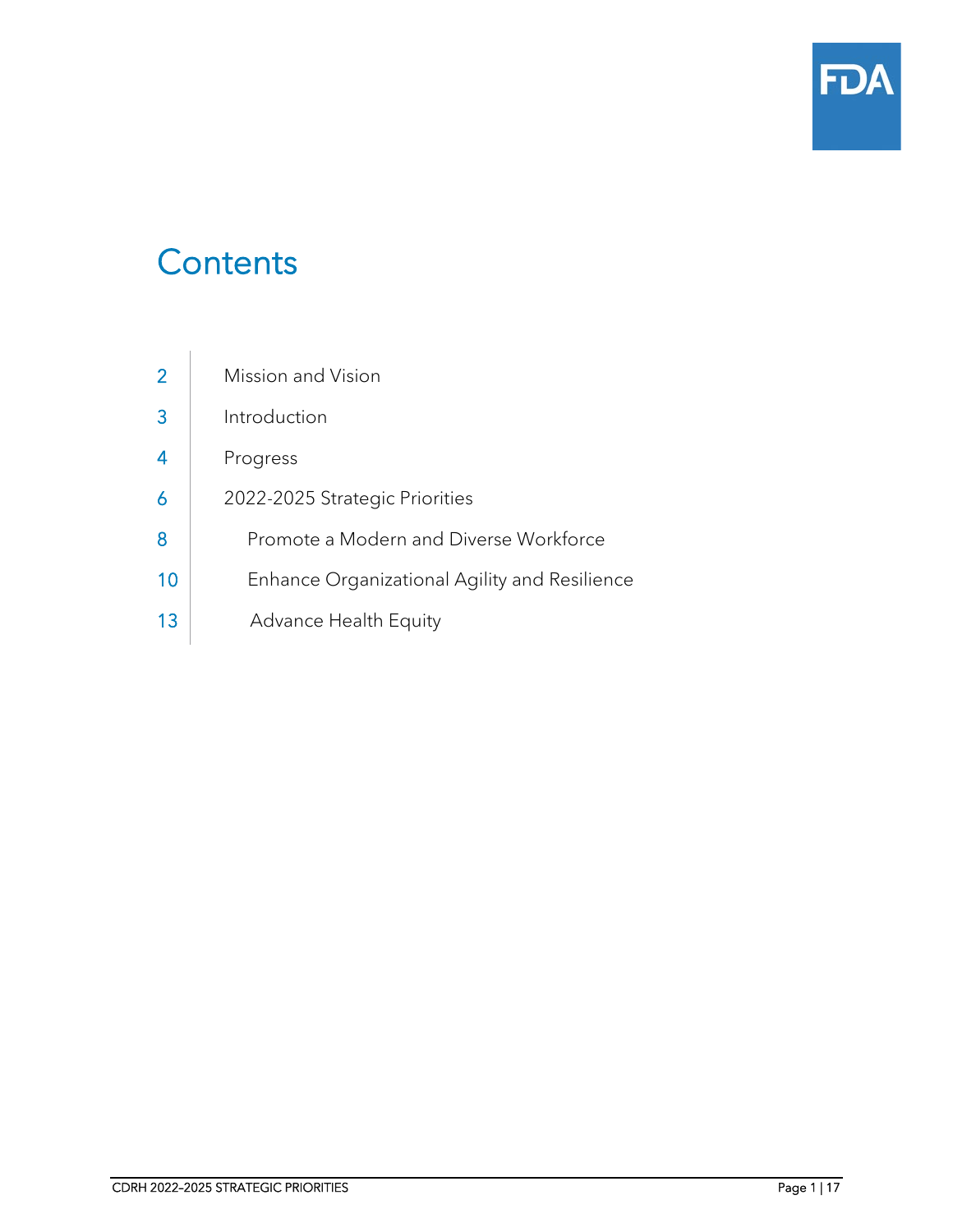# CENTER FOR DEVICES AND RADIOLOGICAL HEALTH

Mission The mission of the Center for Devices and Radiological Health (CDRH) is to protect and promote the public health. We assure that patients and providers have timely and continued access to safe, effective, and highquality medical devices and safe radiation-emitting products. We provide consumers, patients, their caregivers, and providers with understandable and accessible science-based information about the products we oversee. We facilitate medical device innovation by advancing regulatory science, providing industry with predictable, consistent, transparent, and efficient regulatory pathways, and assuring consumer confidence in devices marketed in the U.S.

 $V$ ision Patients in the U.S. have access to high-quality, safe, and effective medical devices of public health importance first in the world. The U.S. is the world's leader in regulatory science, medical device innovation and manufacturing, and radiation-emitting product safety. U.S. post-market surveillance quickly identifies poorly performing devices, accurately characterizes real-world performance, and facilitates device approval or clearance. Devices are legally marketed in the U.S. and remain safe, effective, and of high-quality. Consumers, patients, their caregivers, and providers have access to understandable science-based information about medical devices and use this information to make health care decisions.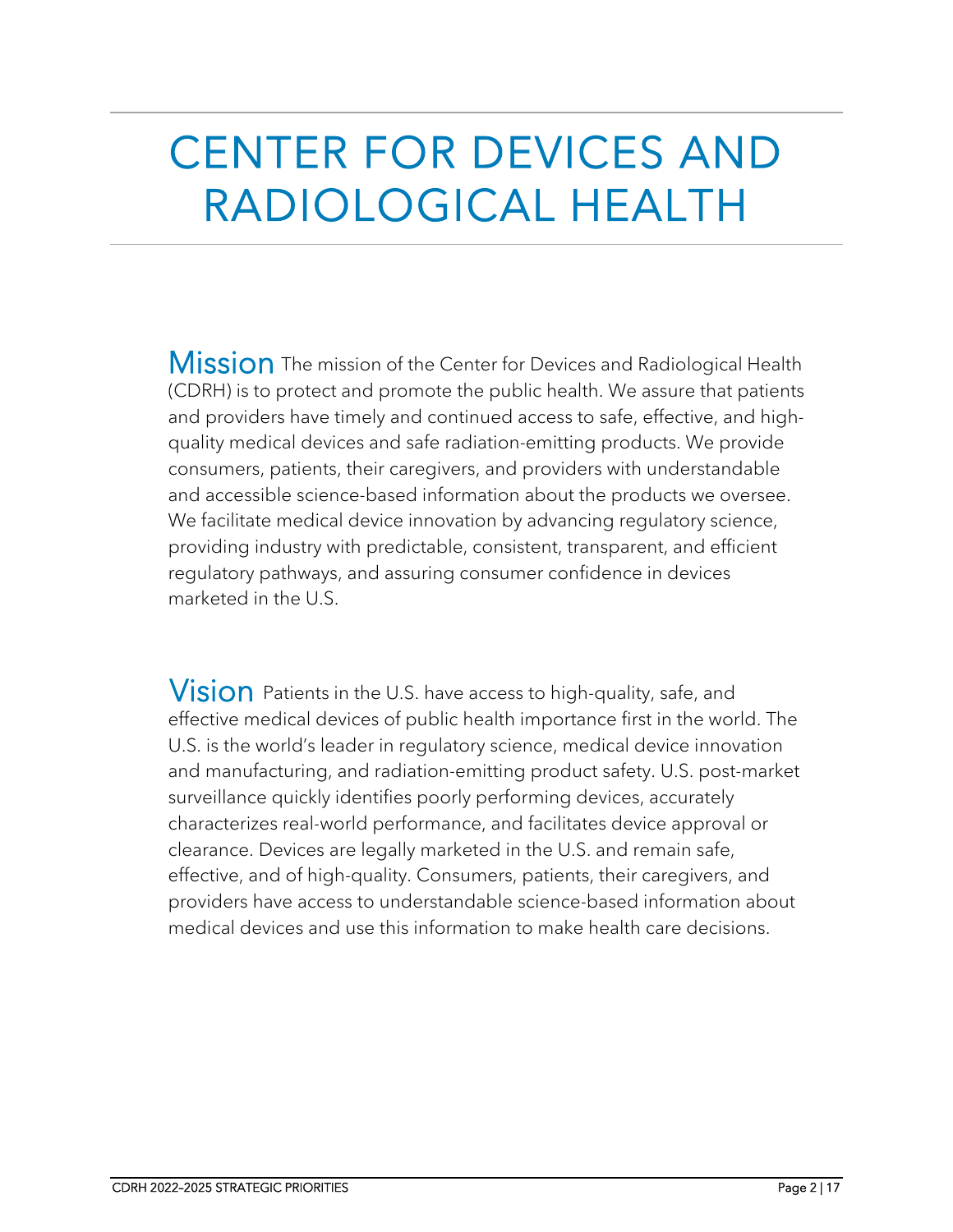# 2022 – 2025 STRATEGIC PRIORITIES

#### CENTER FOR DEVICES AND RADIOLOGICAL HEALTH

### INTRODUCTION

Patients are at the core of our *mission* to protect and promote the public health. Our [vision statement](https://www.fda.gov/about-fda/center-devices-and-radiological-health/cdrh-mission-vision-and-shared-values) begins with our commitment to the American people that patients have access to high-quality, safe, and effective medical devices of public health importance first in the world. Access and timeliness—to technology and device safety information—are key to successfully providing American patients with high-quality health care.

Together, with congressional authorizations and user fee funding, our strategic priorities moved us closer to achieving our vision. Furthering our Total Product Life Cycle (TPLC)<sup>[1](#page-3-0)</sup> approach, we reorganized to enhance cross-functionality, adopted the use of flexible, patient-centered benefit-risk paradigms, increased collaboration with our customers, streamlined our processes, and applied a least burdensome approach across all our products and services. We adapted policies and procedures to facilitate and streamline our reviews. We worked to strike the right balance between premarket and postmarket—obtaining the right data at the right time—creating incentives and programs that foster timely patient access to high-quality, safe, and effective technologies to improve health and quality of life.

<span id="page-3-0"></span><sup>1</sup> TPLC is a holistic approach that takes into account all of the steps and processes in the evolution of a device from conception to obsolescence, integrating information and knowledge across premarket and postmarket activities. Applying the TPLC will increase information-sharing across the Center and enhance our collective decision-making.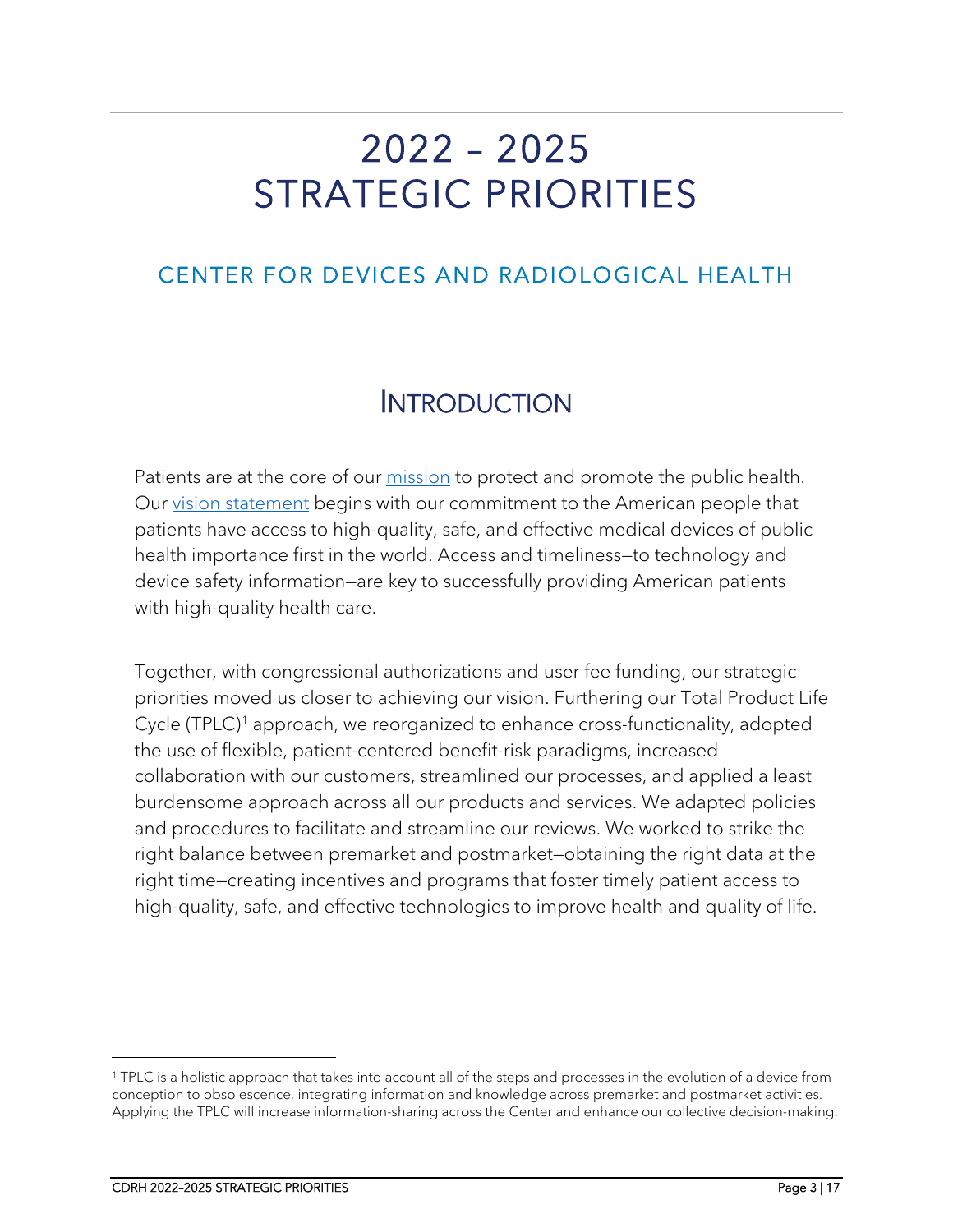#### We made significant strides to meet the strategic goals we set in 2018. [2](#page-4-0)

Our focus on our people, [customer service,](https://www.fda.gov/about-fda/center-devices-and-radiological-health/cdrh-customer-service) process improvements, and organizational quality management allowed us to instill a culture of collaboration, quality, and continual improvement across the Center. Our internal and external customers consistently report high satisfaction in their interactions with CDRH, and our customer satisfaction ratings are routinely more than 90 percent. We adopted CDRH Guiding Principles that reflect and support the behaviors, beliefs, and values that create a collaborative workplace; launched a CDRH Wellness Center to support employee wellness and foster a holistic wellness culture; and, with participation of more than 400 employees, improved and harmonized about 90 percent of our core processes.

We improved the digital user experience of [internal and external customers](https://www.fda.gov/news-events/fda-voices/how-cdrhs-digital-transformation-initiative-will-strengthen-premarket-review-program) and radically improved programs and operations. Internal platforms like the new Decision Management Portal (DMP) will provide a single point of access to employee's work. We expanded our automated guided review templates or Submission Memo and Review Templates (SMARTs) and increased the efficiency and consistency of the premarket review process. We made available through the Voluntary electronic [Submission Template and Resource \(eSTAR\) Pilot Program,](https://www.fda.gov/medical-devices/premarket-notification-510k/voluntary-estar-program) the 510(k) eSTAR, an interactive PDF form that closely follows the order and content of the 510(k) review as laid out in the SMART.

We continue to evolve our system based on a benefit-risk framework increasingly informed by patient input. We continue to work hand-in-hand with patients to incorporate their values and experiences into all aspects of the medical device total product life cycle. CDRH advances patient science through virtual education, collaboration on research projects, and leadership of the **[Patient Engagement](https://www.fda.gov/about-fda/cdrh-patient-science-and-engagement-program/cdrh-patient-engagement-advisory-committee)** [Advisory Committee \(PEAC\)](https://www.fda.gov/about-fda/cdrh-patient-science-and-engagement-program/cdrh-patient-engagement-advisory-committee). More than half of all Pre-Market Approval (PMA), Humanitarian Device Exemption (HDE), and De Novo submissions now incorporate Patient-Reported Outcomes (PROs) as a part of their clinical evidence to support device use.

We continue to seek creative and innovative approaches to our regulatory processesdoing business better and doing business differently. We made remarkable progress, continually innovating to meet new and evolving scientific advancements, patient needs, evolving societal values, emerging threats, and changes in our ecosystem.

<span id="page-4-0"></span><sup>&</sup>lt;sup>2</sup> 2018-2020 Strategic Priorities Accomplishments, <https://www.fda.gov/media/151423/download>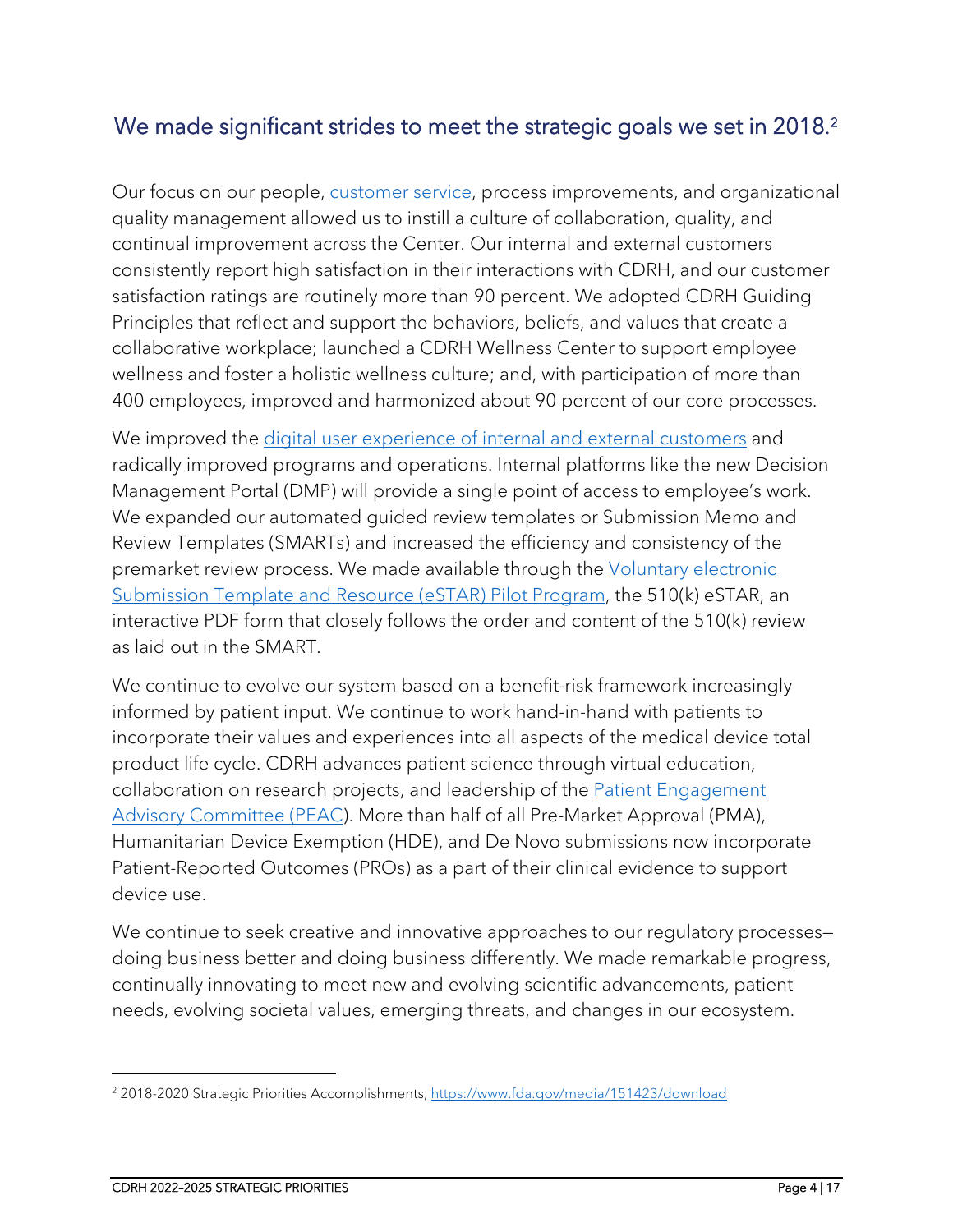We launched the [Safer Technologies Program \(STeP\),](https://www.fda.gov/medical-devices/how-study-and-market-your-device/safer-technologies-program-step-medical-devices) a new, voluntary program aimed to improve the safety of currently available treatments or diagnostics that target an underlying disease or condition associated with morbidities and mortalities less serious than those eligible for the **Breakthrough Devices Program**. STeP, an effort stemming from our **Medical Device Safety Action Plan: Protecting Patients, Promoting** [Public Health,](https://www.fda.gov/media/112497/download) will help patients have more timely access to these medical devices and device-led combination products by expediting their development, assessment, and review, while preserving the statutory standards.

Through [the Medical Devices Development Tools \(MDDT\) program](https://www.fda.gov/medical-devices/science-and-research-medical-devices/medical-device-development-tools-mddt) we continue to qualify tools that medical device sponsors can choose to use in the development and evaluation of devices. When medical device sponsors use qualified tools in approved contexts, they know they will be accepted by CDRH without the need to reconfirm their suitability and utility. We also collated a [catalog of Regulatory Science Tools,](https://www.fda.gov/medical-devices/science-and-research-medical-devices/catalog-regulatory-science-tools-help-assess-new-medical-devices) providing a peer-reviewed resource for companies to use where standards and MDDTs do not yet exist so developers can focus their limited resources on technology development rather than method development. We provided support to the National Evaluation System for health Technology Coordinating Center [\(NESTcc\)](https://www.nestcc.org/) and, with more than <u>90 examples</u> of <u>leveraging real-world evidence (RWE)</u>, we continue to bring real-world data (RWD) into regulatory decisions.

We accomplished so much because of the dedication, expertise, and innovative spirit of our staff—the reason behind our current and future successes. We put many of the key programmatic, policy, and process enhancements in place to achieve our vision in the next few years. Therefore, in 2022-2025, we will focus our efforts on ensuring our workforce and organization are well-positioned to fully achieve and maintain our vision for all patients. Putting patients first is an empty promise if it only applies to some and not all.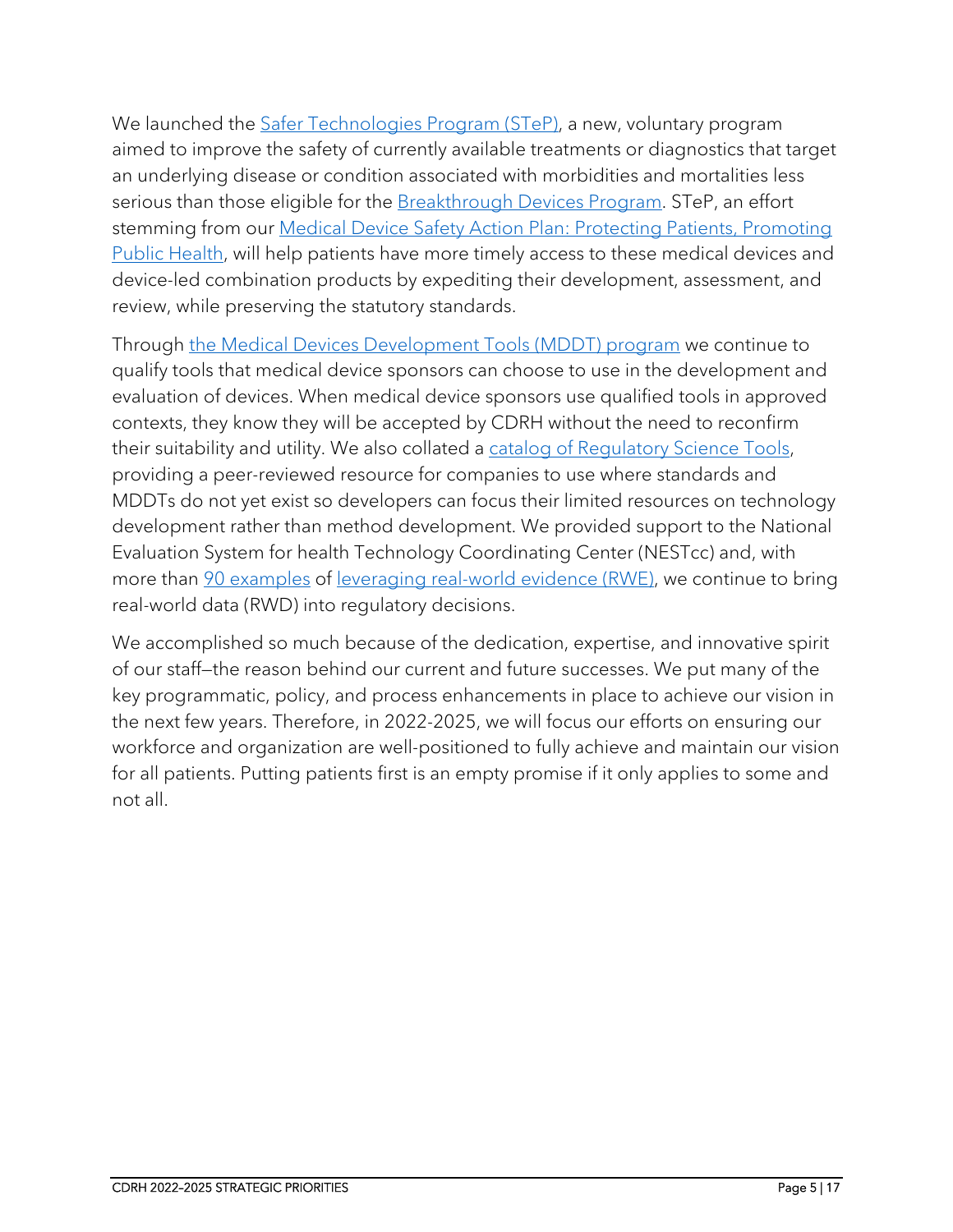## 2022 – 2025 STRATEGIC PRIORITIES

We live in an ecosystem where technology and science evolve quickly. New problems and threats, like the COVID-19 pandemic, continually emerge. Societal needs, perspectives, and values change, as do the needs of our employees. We will continue to develop a CDRH that is prepared for innovations in technology and unanticipated national health challenges, while engaging with and continuing to serve the American public.

Our three 2022-2025 Strategic Priorities are a natural evolution of what we achieved through our 2018–2020 (and 2021) Strategic Priorities: Employee Engagement, Opportunity and Success; Simplicity; and Collaborative Communities. Through the 2022–2025 Strategic Priorities, we intend to:

- Promote a Modern and Diverse Workforce
- Enhance Organizational Agility and Resilience
- Advance Health Equity

Promote a Modern and Diverse Workforce aims to further enhance our incredible workforce, so it is exceedingly proactive, flexible, resilient, collaborative, and engaged. This priority also seeks to support our workforce to take full advantage of digital collaboration, technology and tools, and acknowledge and include diverse perspectives, experience, skills, and knowledge. Through this priority, we strive to prepare the organization for future disruptions, while maintaining work-life balance, maximizing flexibilities, promoting creativity, and supporting a culture of trust and empowerment. However, a modern and diverse workforce must be supported by an agile and resilient organization—one that is prepared for and can adapt quickly to avoid disrupting the operations of the Center and the work-life balance and wellness of our employees.

Enhance Organizational Agility and Resilience is about being able to rapidly adapt or redesign our business processes, approaches, and policies to leapfrog ahead of the needs of tomorrow. Organizational agility and resilience efforts will include fostering an enhanced learning and teaching environment; employee development and support; agile improvement and redesign of processes, policies, and programs; and capacity building. These efforts will support and help create the Modern and Diverse Workforce we aim to be.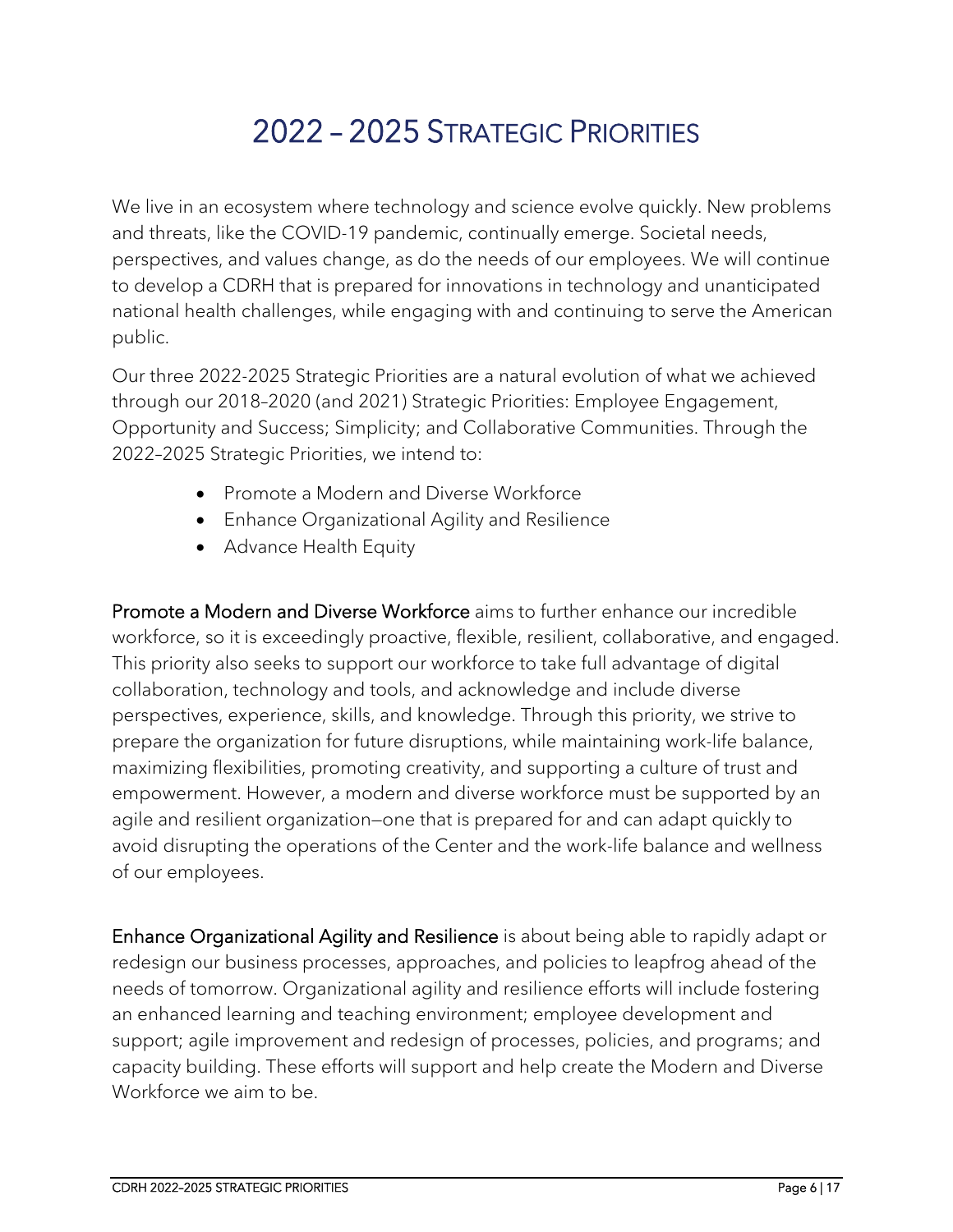Advance Health Equity is our priority that recognizes CDRH can advance the development of knowledge and safe and effective technologies to meet the needs of all patients and consumers. Technologies, including digital health technologies, can bridge that divide while advancing better health care, quality of life, and wellness for all; and should be designed and targeted to meet the needs of diverse populations. Putting patients first is an empty promise if it only applies to some and not all. No person should be left behind in health care.

#### 2022 – 2025 MEASURES OF SUCCESS

Our measures of success will help measure progress toward our commitment to the American people that patients have access to high-quality, safe, and effective medical devices of public health importance first in the world. We have established clear and aggressive goals, including measures of success for the overarching device program as well as for each individual strategic priority.



By December 31, 2025, more than 50 percent of manufacturers of newly authorized novel technologies for the U.S. market brought their devices to the U.S. first or in parallel with other major markets.



By December 31, 2025, more than 75 percent of the time, FDA identifies and acts on significant safety signals related to medical devices marketed in the U.S. and other major markets first or in coordination with regulatory agencies of other major markets.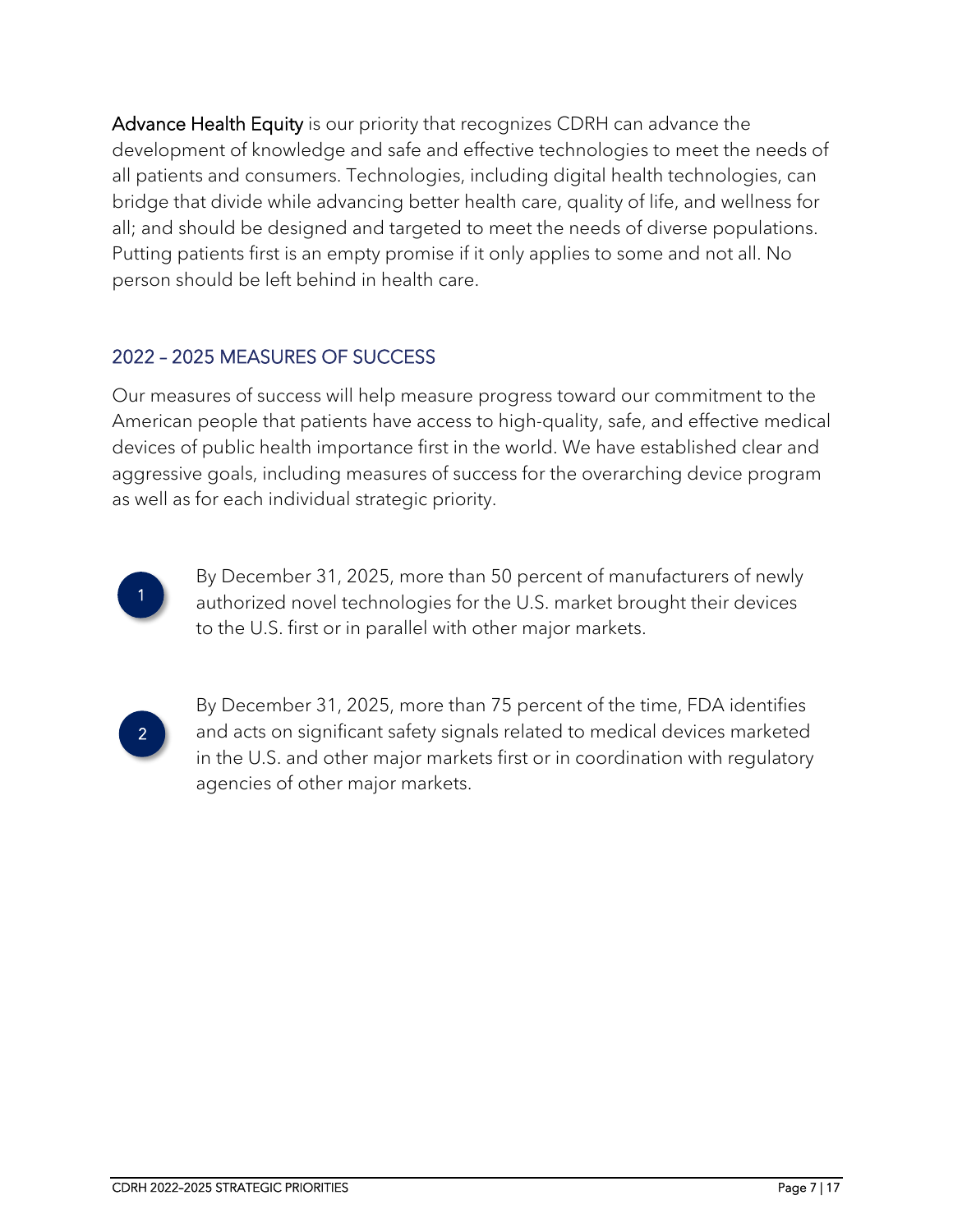### PROMOTE A MODERN AND DIVERSE WORKFORCE

We live and work in an ecosystem where technology and science quickly evolve. New problems and threats continually emerge, like the COVID-19 pandemic. Societal needs, perspectives, and values frequently change, as do the needs of our employees.

To be successful today and get ahead of the technologies, challenges, and needs of tomorrow, we need to build on our earlier and current efforts to promote a modern and diverse workforce—one that is proactive, flexible, resilient, collaborative, and engaged. We also need to support our workforce to take full advantage of digital collaboration, technology and tools, and acknowledge and include diverse perspectives, experience, skills, and knowledge.

A modern and diverse workforce prepares us for future disruptions, while maintaining work-life balance, maximizing flexibilities, promoting creativity, and supporting a culture of trust and empowerment. The COVID-19 pandemic has reinforced the importance of flexibility—the ability to rapidly adapt and effectively address current and anticipated changes and challenges.

We recognize that while our workload will continue to be high, our experiences can still be rewarding and satisfying through personal and professional flexibilities, opportunities, and growth.

As OneCDRH, it is essential that our workforce represents the diversity of the American public at all levels of the organization including senior management. In 2019, CDRH established a Diversity, Equity, Inclusion, and Belonging (DEI&B) Program. We began taking steps to foster a workplace that is diverse, inclusive, and free of racism, biases, and disparities in the treatment of our colleagues or others because of their race, religion, gender, sexual orientation, age, physical capabilities, or beliefs. In 2020, CDRH established an Inclusion Council to assist and give CDRH staff a voice in these efforts across the Center. We conducted a climate assessment with the goal of identifying areas for improvement and metrics to further promote and sustain a culture where diversity, equity, inclusion, and belonging are essential to our Center's mission and continued excellence.

CDRH will continue to take steps to design an exceptional employee experience that leads to longevity, success, and increased engagement, and considers the entire employee lifecycle from initial interest in CDRH to onboarding and retention through eventual career transition. We will enhance the personal and professional CDRH experience through employee engagement programs that empower the employee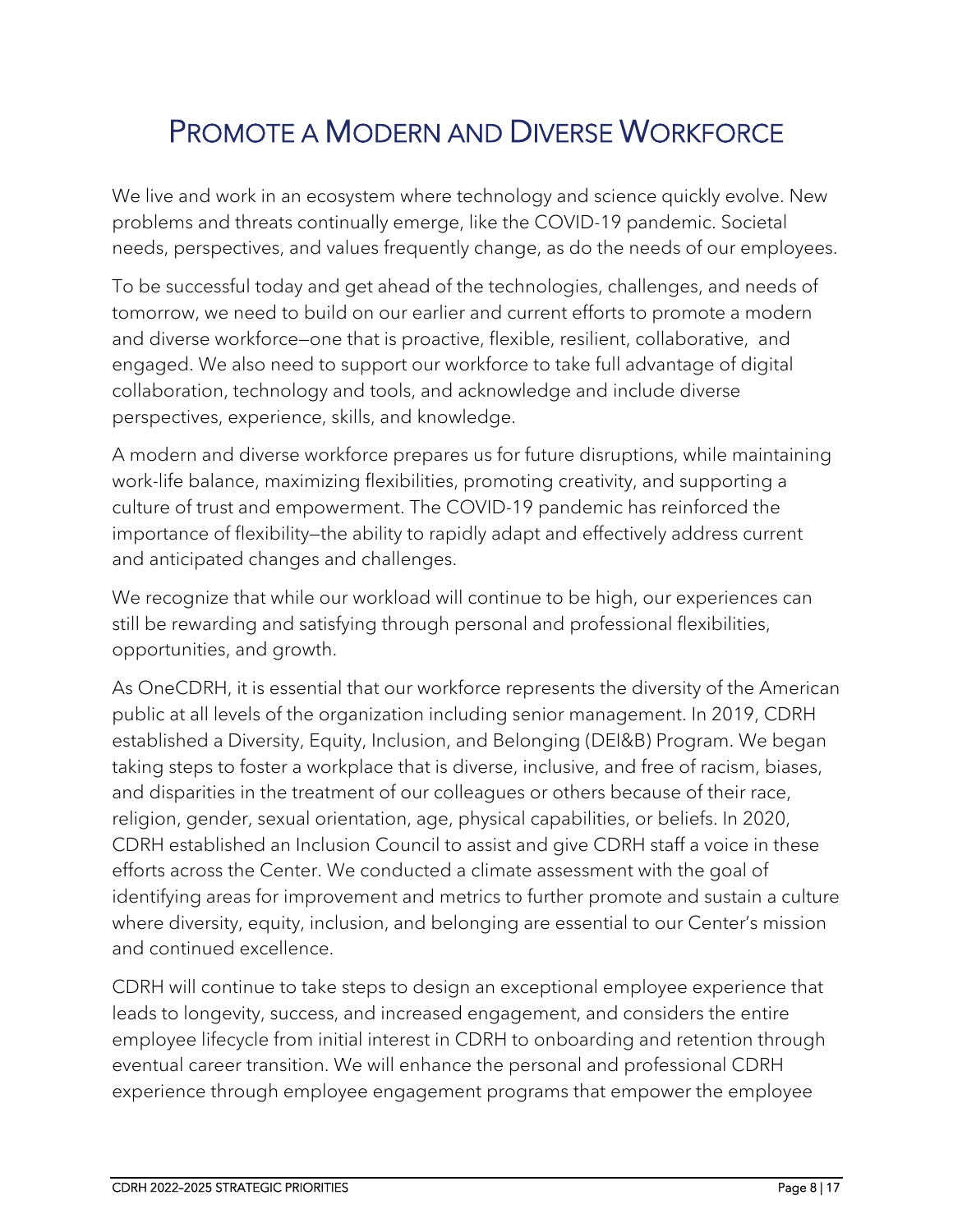voice, promote wellness, foster an inclusive workforce, and support professional development programs that promote flexibility and professional growth, building on the work led by CDRH's Engage Council and the CDRH Engage Initiative that we launched in 2015.

#### STRATEGIES AND ACTIONS

To accomplish this goal, CDRH will take several steps including the following:

- Implement CDRH's Diversity, Equity, Inclusion, and Belonging Road Map Action Plan.
- Continue to build and enhance employee engagement and wellness programs.
- Build on our hiring practices, including exploring the use of innovative recruitment practices, and expanding the reach of our recruitment efforts to broaden the diversity of our workforce.

#### MEASURES OF SUCCESS



By December 31, 2025, CDRH employees across all represented groups will experience a greater sense of fairness and equity, as measured by a "very high" rating on the Inclusion Survey.



CDRH will achieve at least 90 percent of the annual Center-wide hiring targets for FY 2023–2025.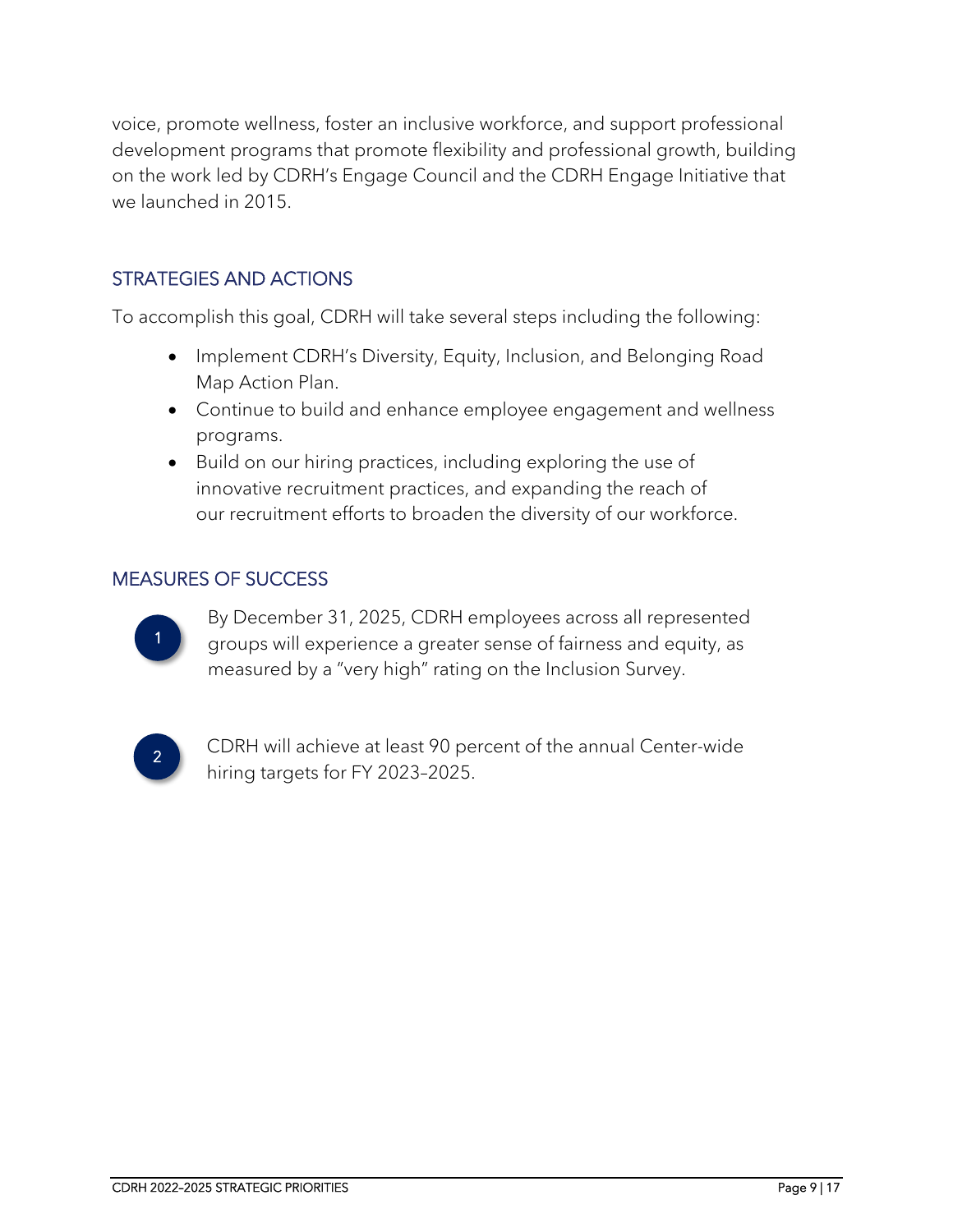### ENHANCE ORGANIZATIONAL AGILITY AND RESILIENCE

The COVID-19 pandemic brought home the importance of agility and resilience. Our Mission and Vision depend on an organization that is situationally aware and attuned to the needs, concerns, and challenges of our customers. Moreover, a modern and diverse workforce must be supported by an agile and resilient organization. To be that organization, CDRH will focus on rapidly adapting and effectively addressing current and anticipated changes and challenges to avoid disrupting the operations of the Center, as well as the work-life balance and wellness of our employees. Additionally, we will focus on maximizing flexibilities, promoting creativity, and supporting a culture of trust and empowerment. We will radically simplify our processes on an ongoing basis, rapidly adapting or redesigning our business processes, approaches, and policies to address new challenges and leapfrogging ahead of the technologies and needs of tomorrow.

Over the past several years, we have taken many important steps to increase the Center's agility and resilience. These actions include reorganizing to enhance crossfunctionality, creating internal programs such as the Minors Program and Communities of Practice, strengthening internal communications and collaboration, launching the Digital Transformation Initiative, and establishing a quality management system and program. Additionally, we focused on delivering outstanding customer service and implementing strategic priorities focused on Employee Engagement, Simplicity, and Collaborative Communities. Over the last two years we have taken many strategic actions to respond and adapt to the unprecedented workload demands of the COVID-19 pandemic.

We will develop a pipeline that supports a modern and diverse workforce. We will not only recruit and retain the best employees, but also take into account the long-term and evolving needs of the organization for technical and other skills that our Mission and Vision rely on to be successful. A key part of being agile means serving as a training ground for employees and rapidly developing them to be successful leaders, creators, and problem solvers within CDRH, as well as cross-training teams to have multiple skills so we can adapt to and embrace both short- and long-term changes.

In addition to focusing on how to better retain our employees, we also appreciate people increasingly see their career journey tied to experiences at multiple workplaces. Therefore, our growth opportunities should prepare people with skill sets they can apply in positions inside and outside CDRH. We should build employment opportunities that allow individuals interested in short-term positions to join our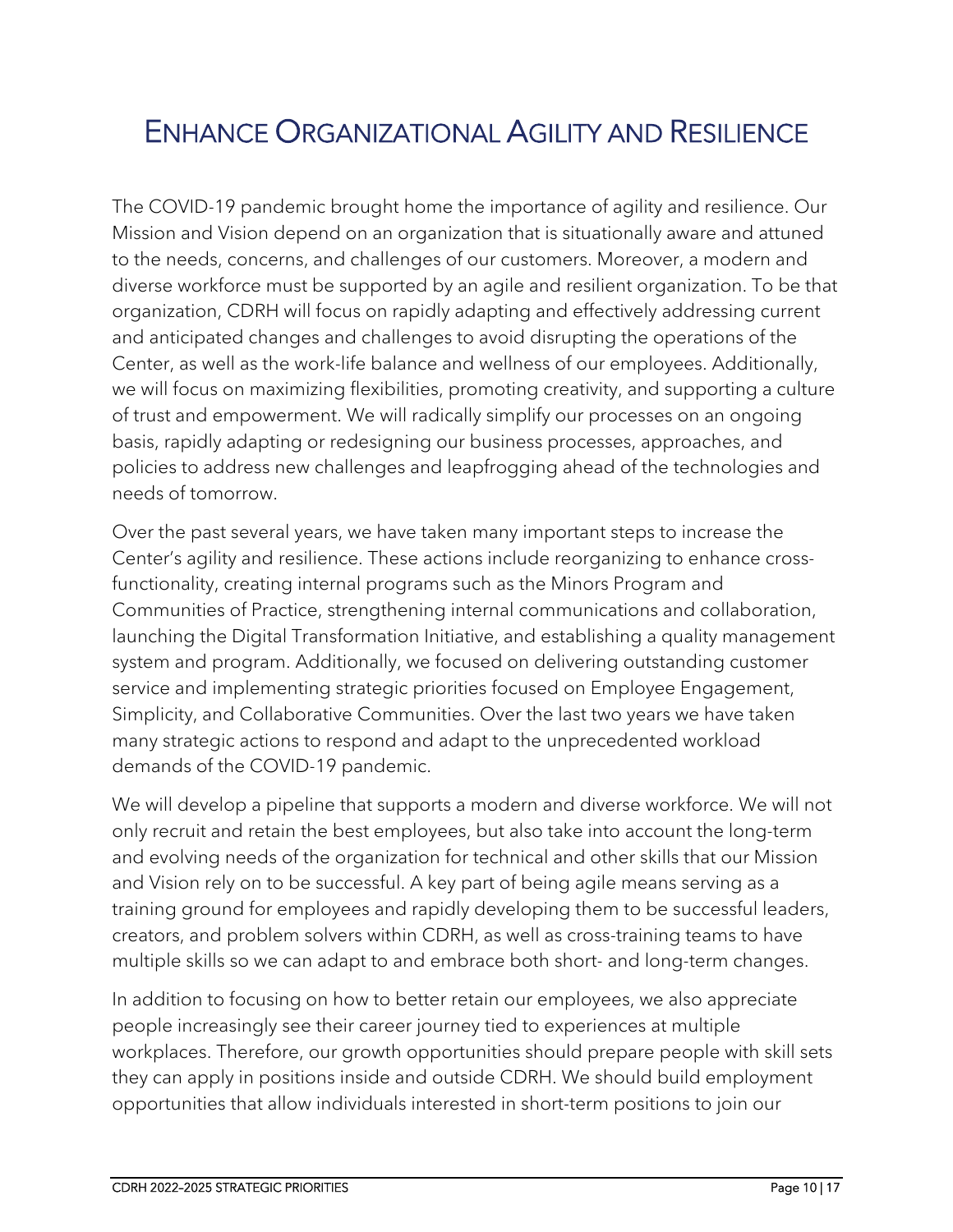organization while allowing us to leverage their expertise and experiences to rapidly meet new or growing needs. With a combination of employees who stay longer and those who come to CDRH as a stepping-stone in their career journey, we will build the growth opportunities best tailored to their and the Center's success, as well as create a network of alumni who can serve as a resource for our current employees, collaborators on projects, and ambassadors for the Center.

To be more agile, we will expand our efforts to leverage the expertise, skills, experiences, and resources of others outside of CDRH through partnerships and collaborations, building on such efforts as our **Network of Experts**, public-private partnerships, and Collaborative Communities.

We will also embrace more flexible work schedules and continue to adapt to the virtual working environment. We will assist our workforce in taking advantage of the opportunities a virtual working environment can provide while addressing its challenges, such as the loss or minimalization of body language during virtual interactions and the greater likelihood of a sense of disconnection between employees.

We will communicate, engage, collaborate, and work with our internal and external customers in ways that best meet both of our needs through mutually rewarding experiences. We will be transparent in our decision making and communicate with our customers where they are, using multiple communication channels rather than only expecting them to seek information from us or major news outlets.

#### STRATEGIES AND ACTIONS

To accomplish this goal, CDRH will take several steps including the following:

- Through collaborative Center-wide process, determine what work-life balance means to CDRH employees and take steps to achieve a work experience that is tailored and meaningful to our workforce.
- Enhance our professional and personal development programs to foster success of employees across their career, such as implementing the CDRH Careers Experiential Rotation Program (CERP).
- Significantly expand our efforts on Simplicity, through the incorporation of agile and design thinking.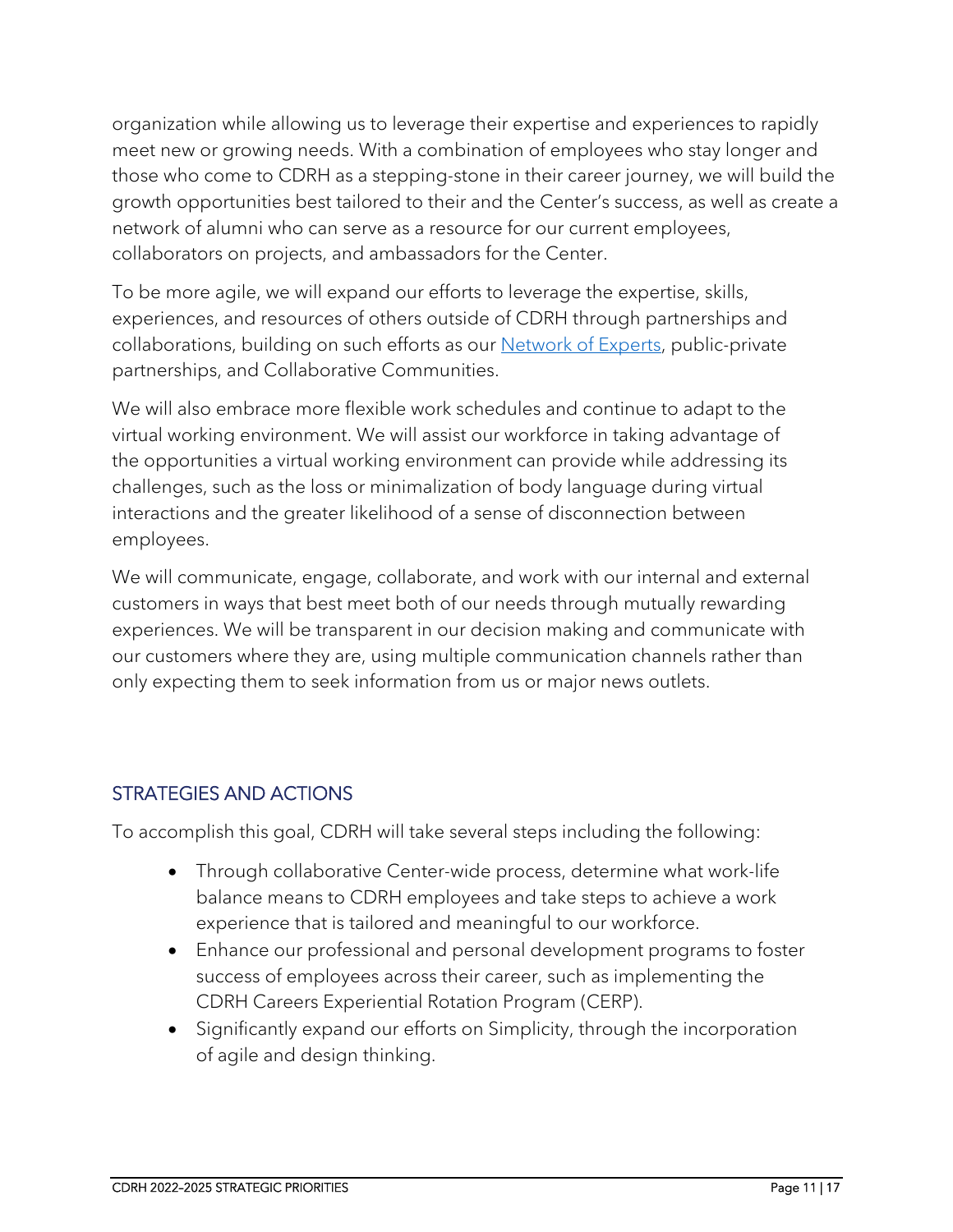#### MEASURES OF SUCCESS



By December 31, 2025, CDRH will reduce the average amount of time spent on at least 10 core business processes without reducing performance or adversely impacting outcomes.



By December 31, 2025, more than 90 percent of CDRH employees experience a favorable and sustainable work-life balance as pre-defined through a collaborative Center-wide process.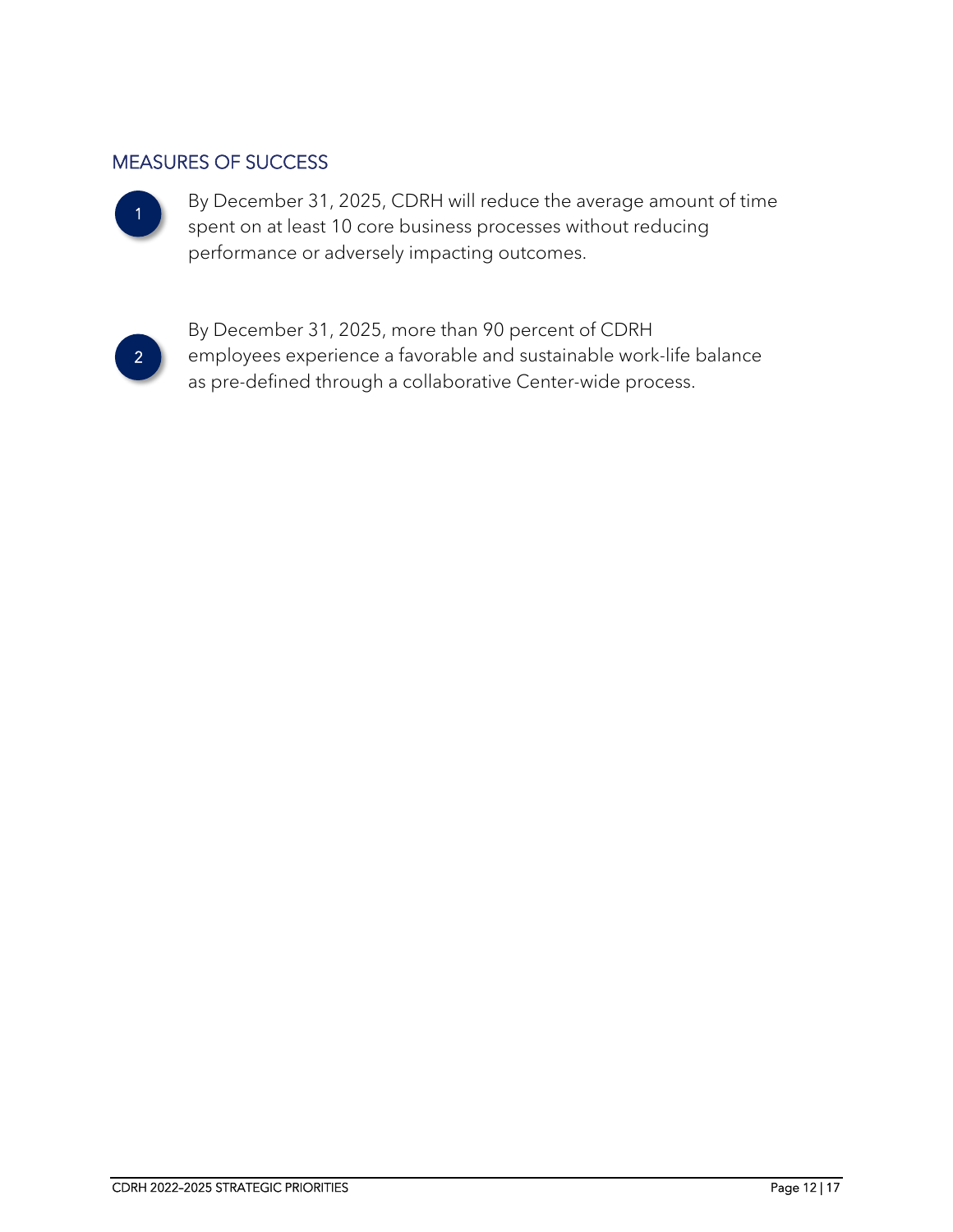### ADVANCE HEALTH EQUITY

#### *Bridging the Health Technology Divide*

No person should be excluded from health care and no patient should be left behind. Putting patients first means all patients. However, historically under-resourced populations lack access to quality health care, and that gap continues to grow with the consolidation and centralization of health care services. Lack of access exists for a variety of reasons, including that necessary treatments and diagnostics are not available to the specific demographic groups, or treatments and diagnostics needed by those groups simply do not exist. Additionally, we sometimes lack the evidence to know whether an existing product benefits one demographic group (e.g., race, ethnicity, sex, and age) similarly to others. Innovation deserts persist for conditions that predominately affect diverse populations, particularly racial and ethnic minorities.

Unmet and unaddressed health conditions in diverse populations negatively impact the nation's overall health. Technology can bridge that divide while advancing better health care, quality of life, and wellness for all. Technology, including digital health technology, should be designed and targeted to meet the needs of diverse populations. Global and domestic populations that continue to suffer overall from the digital divide, such as those living in rural communities or in poverty, have often experienced better outcomes when digital health technologies are made available to them. Digital health technologies can help bridge the gap by bringing health care directly to patients wherever they are – at home, at work, in cities, and in rural communities – and can facilitate the participation of all populations in clinical studies and other opportunities for public health data collection. To enable the greatest public health benefit from these technologies, it is critical that patients and health care providers trust the information used to develop and evaluate them, as well as their output. Transparency, inclusivity, and engagement can foster better trust in technology.

The development of sophisticated algorithms that incorporate Artificial Intelligence/Machine Learning (AI/ML) can increasingly improve people's health, quality of life, and wellness. However, these algorithms may be biased or otherwise not fit for purpose if they are developed without the data or evidence to train and assess their performance in medically and demographically diverse populations, including racial and ethnic minorities, children, older adults, non-conforming gender, and women. That's why our Digital Health Center of Excellence issued a Plan of Action [for AI/ML](https://www.fda.gov/about-fda/center-devices-and-radiological-health/network-experts-program-connecting-fda-external-expertise) that, among other steps, would address bias in these technologies.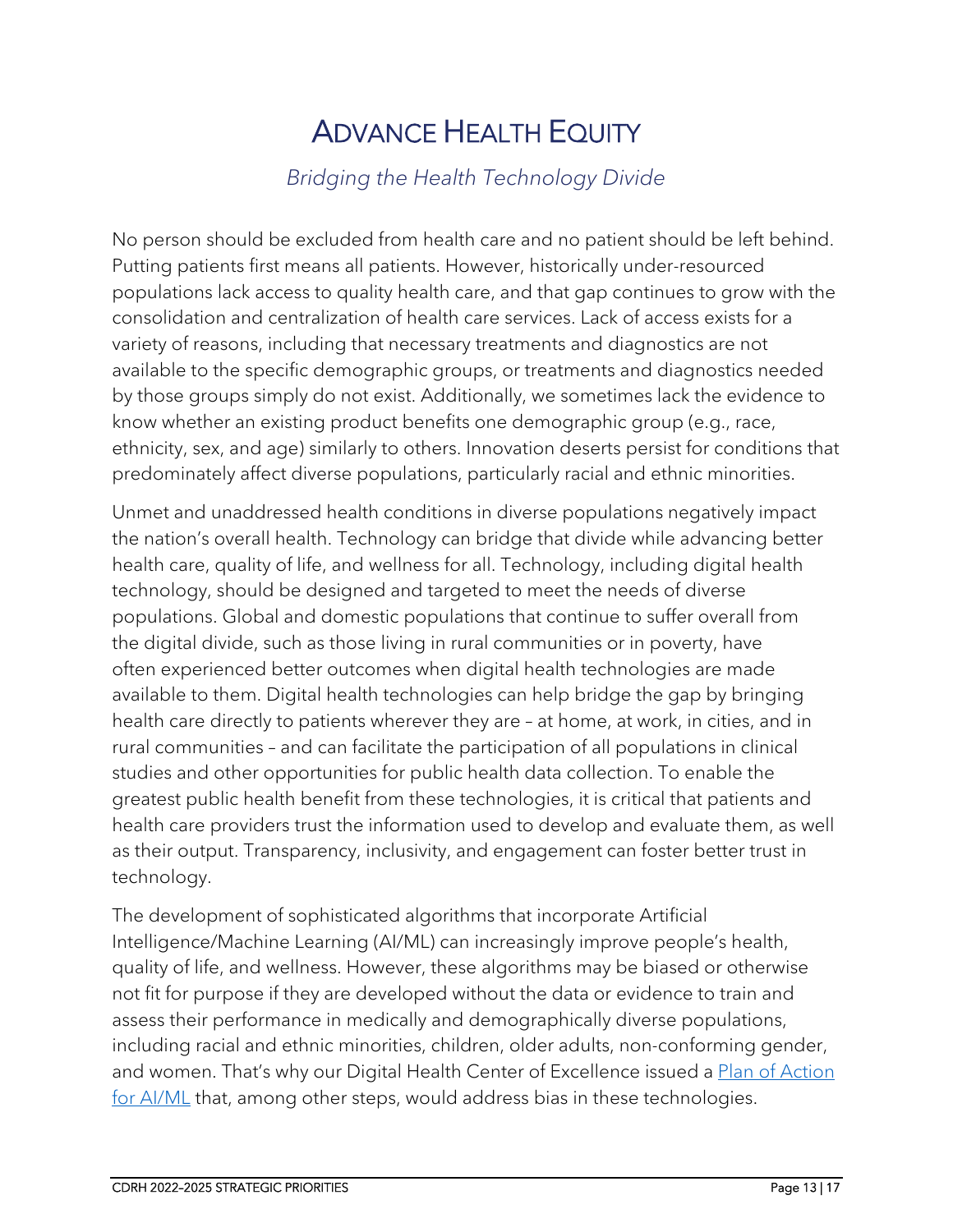The performance of medical devices, including health technologies, needs to be well understood to mitigate negative unintended consequences on people's physical, cognitive, and emotional condition. CDRH is uniquely positioned to advance the development of high-quality, safe, and effective technologies to meet the needs of all patients and consumers and the information necessary for different populations to make well-informed decisions about whether and how to use them.

We will take actions to better understand the needs of different populations and the challenges they face in access to health care and health technologies. We will take actions to ensure the conceptualization, design, and evaluation of health technologies address the populations for which they are intended; strategies are undertaken to be inclusive of the demographic diversity in the U.S. in the design, evaluation, and surveillance of health technologies; and the evidence supporting a device's performance in different populations is transparent and accessible to the public. We will take steps to leapfrog the development of high-quality, safe, and effective health technologies, including digital health technologies, which provide significant improvements in health care, quality of life, and wellness to diverse populations, provide care in the home setting, increase efficiencies that lower overall health care costs, and help people take control of their health and wellness.

We will provide clear, accessible information in plain language that better informs people's decisions about their health care, quality of life, and wellness. We will advance the regulatory science necessary to achieve these objectives, including cognitive human factors, and harness innovation to make strides in conditions disproportionately affecting diverse populations. Instead of requiring these populations to proactively engage the health care ecosystem, CDRH will strive to meet patients where they are and cultivate the generation of health technologies, regulatory science tools, and communication products that can bridge the divide.

#### STRATEGIES AND ACTIONS

To accomplish this goal, CDRH will take several steps including the following:

- Reduce barriers and increase opportunities for participation by diverse populations in evidence generation, including traditional clinical trials and real-world data studies.
- Develop a framework for when a device should be evaluated in diverse populations to support marketing authorization.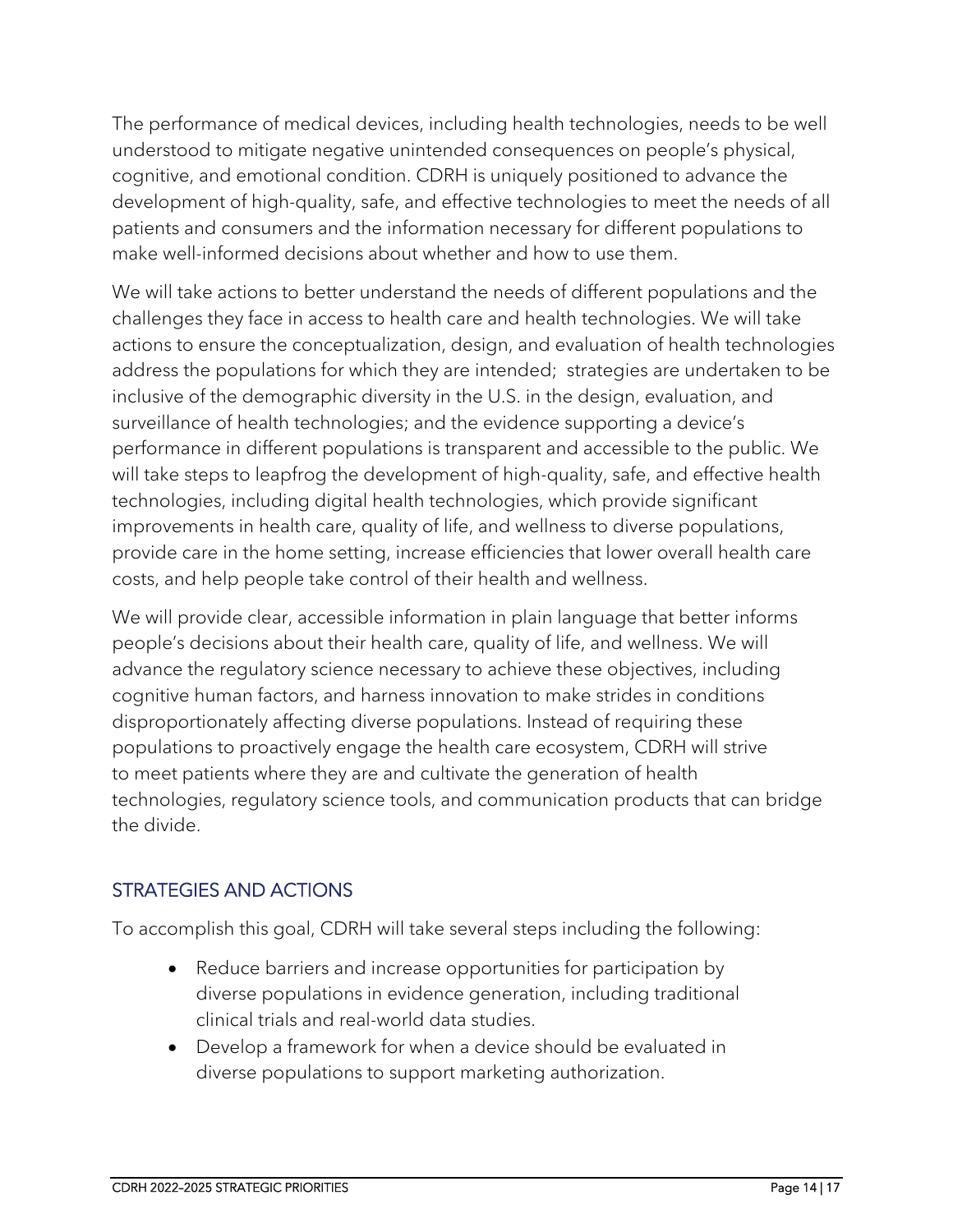• Partner with patients, health care providers, industry, and payers to advance solutions that promote equity along the total product life cycle, including access to care.

#### MEASURES OF SUCCESS



By December 31, 2025, 95 percent of publicly available premarket authorization decision summaries issued since December 31, 2024, will include available data stratified by demographic characteristics or include a statement that describes the performance associated with demographic characteristics.

#### 2

By December 31, 2025, demonstrate year after year improvement from a 2023 baseline measure of consumer understanding of our patient/caregiver communications across diverse demographic groups.